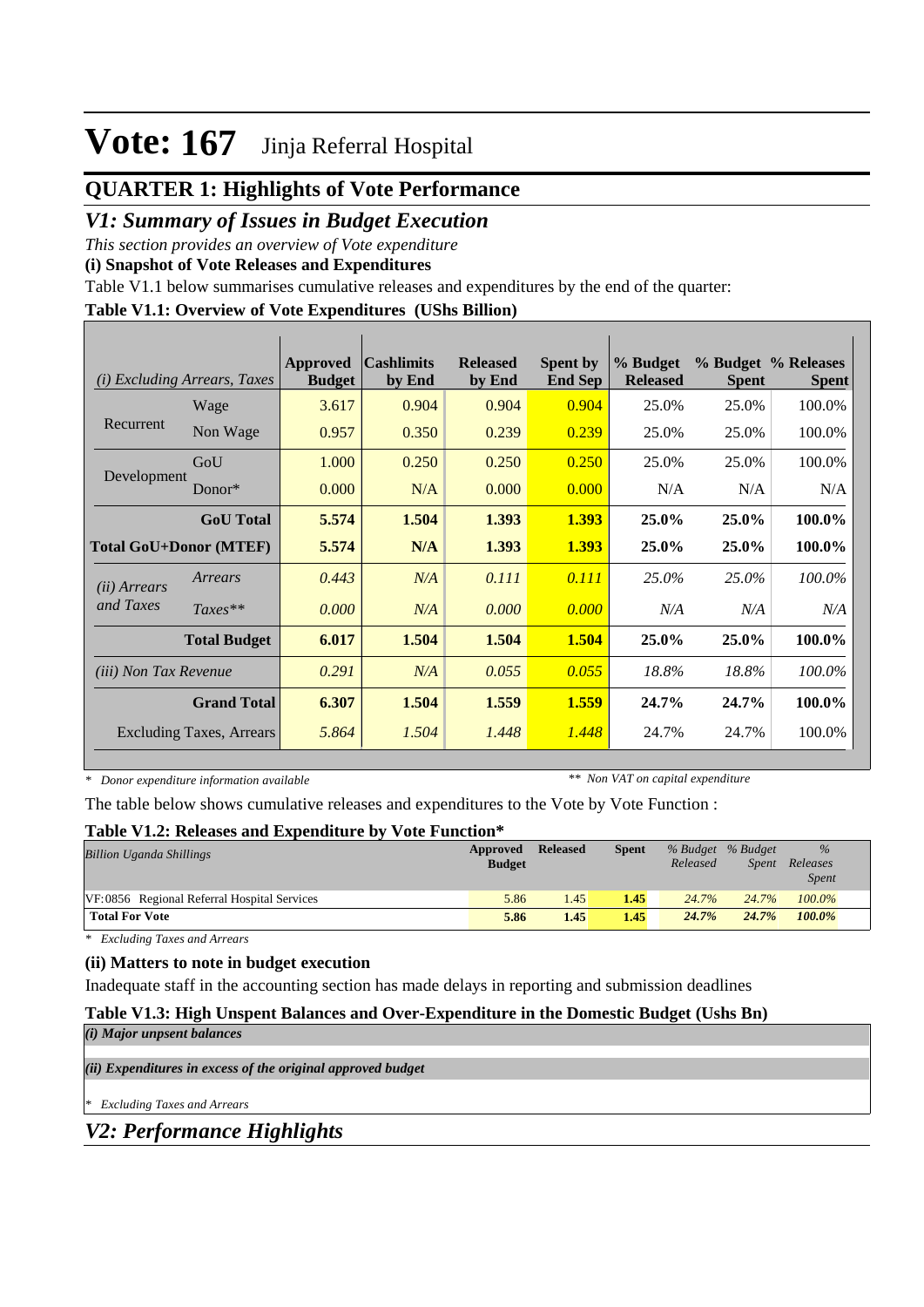## **QUARTER 1: Highlights of Vote Performance**

*This section provides highlights of output performance, focusing on key outputs and actions impelemented to improve section performance.*

### **Table V2.1: Key Vote Output Indicators and Expenditures\***

| Vote, Vote Function<br><b>Key Output</b>                                                                                                                                                                                          | <b>Approved Budget and</b><br><b>Planned outputs</b>                                                         |                                                                                                                                                               | <b>Cumulative Expenditure</b><br>and Performance                                                                                                                                      |                                                                                                                                                                            | <b>Status and Reasons for any</b><br><b>Variation from Plans</b>                          |       |  |
|-----------------------------------------------------------------------------------------------------------------------------------------------------------------------------------------------------------------------------------|--------------------------------------------------------------------------------------------------------------|---------------------------------------------------------------------------------------------------------------------------------------------------------------|---------------------------------------------------------------------------------------------------------------------------------------------------------------------------------------|----------------------------------------------------------------------------------------------------------------------------------------------------------------------------|-------------------------------------------------------------------------------------------|-------|--|
| Vote Function: 0856 Regional Referral Hospital Services                                                                                                                                                                           |                                                                                                              |                                                                                                                                                               |                                                                                                                                                                                       |                                                                                                                                                                            |                                                                                           |       |  |
| <b>Output: 085601</b>                                                                                                                                                                                                             | <b>Inpatient services</b>                                                                                    |                                                                                                                                                               |                                                                                                                                                                                       |                                                                                                                                                                            |                                                                                           |       |  |
| Description of Performance: 35,000 admitted                                                                                                                                                                                       | 100 % bed occupancy rate<br>5 days average length of stay<br>8,000 Deliveries made,<br>3,000 major surgeries |                                                                                                                                                               | 5565 admitted<br>70 % bed occupancy rate<br>4 days average length of stay<br>1718 Deliveries made,<br>674 major surgeries                                                             |                                                                                                                                                                            | The average length of stay<br>reduced by improved service<br>delivery among other reasons |       |  |
| Performance Indicators:                                                                                                                                                                                                           |                                                                                                              |                                                                                                                                                               |                                                                                                                                                                                       |                                                                                                                                                                            |                                                                                           |       |  |
| No. of in patients admitted                                                                                                                                                                                                       |                                                                                                              | 35,000                                                                                                                                                        |                                                                                                                                                                                       | 5,565                                                                                                                                                                      |                                                                                           |       |  |
| Bed occupancy rate<br>(inpatients)                                                                                                                                                                                                |                                                                                                              | 100                                                                                                                                                           |                                                                                                                                                                                       | 70                                                                                                                                                                         |                                                                                           |       |  |
| Average rate of stay for<br>inpatients (no. days)                                                                                                                                                                                 |                                                                                                              | 5                                                                                                                                                             |                                                                                                                                                                                       | 4                                                                                                                                                                          |                                                                                           |       |  |
| <b>Output Cost:</b>                                                                                                                                                                                                               | <b>UShs Bn:</b>                                                                                              | 4.307                                                                                                                                                         | UShs Bn:                                                                                                                                                                              | 1.059                                                                                                                                                                      | % Budget Spent:                                                                           | 24.6% |  |
| <b>Output: 085602</b>                                                                                                                                                                                                             | <b>Outpatient services</b>                                                                                   |                                                                                                                                                               |                                                                                                                                                                                       |                                                                                                                                                                            |                                                                                           |       |  |
| Description of Performance: 122,400 general out patients                                                                                                                                                                          | seen,<br>4,000 casualty cases attended to<br>and<br>90,000 special clinics<br>outpatients seen.              |                                                                                                                                                               | 25643 general out patients seen, achieved below target.<br>438 casualty cases attended to<br>and<br>12079 special clinics outpatients<br>seen.                                        |                                                                                                                                                                            |                                                                                           |       |  |
| Performance Indicators:                                                                                                                                                                                                           |                                                                                                              |                                                                                                                                                               |                                                                                                                                                                                       |                                                                                                                                                                            |                                                                                           |       |  |
| No. of specialised outpatients<br>attended to                                                                                                                                                                                     |                                                                                                              | 90,000                                                                                                                                                        |                                                                                                                                                                                       | 12,517                                                                                                                                                                     |                                                                                           |       |  |
| No. of general outpatients<br>attended to                                                                                                                                                                                         |                                                                                                              | 122,400                                                                                                                                                       |                                                                                                                                                                                       | 25,643                                                                                                                                                                     |                                                                                           |       |  |
| <b>Output Cost:</b>                                                                                                                                                                                                               | <b>UShs Bn:</b>                                                                                              | 0.147                                                                                                                                                         | UShs Bn:                                                                                                                                                                              | 0.037                                                                                                                                                                      | % Budget Spent:                                                                           | 25.0% |  |
| <b>Output: 085604</b>                                                                                                                                                                                                             | <b>Diagnostic services</b>                                                                                   |                                                                                                                                                               |                                                                                                                                                                                       |                                                                                                                                                                            |                                                                                           |       |  |
| Description of Performance: 5,400 x-ray examinations,<br>6,000 ultra sound examinations, 1081 ultra sound examinations,<br>120,000 laboratory &<br>pathological examinations and<br>8,000 blood transfusions done<br>transfusions |                                                                                                              | 668 x-ray examinations,<br>56312 laboratory & pathological because of inadequate supplies<br>examinations and<br>1528 blood transfusions done<br>transfusions |                                                                                                                                                                                       | achieved far below target<br>especially in radiology services<br>and equipment breakdown. The<br>laboratory services supplies<br>were well supported by<br>SUSTAIN project |                                                                                           |       |  |
| Performance Indicators:                                                                                                                                                                                                           |                                                                                                              |                                                                                                                                                               |                                                                                                                                                                                       |                                                                                                                                                                            |                                                                                           |       |  |
| Patient xrays (imaging)<br>No. of labs/tests                                                                                                                                                                                      |                                                                                                              | 5,400                                                                                                                                                         |                                                                                                                                                                                       | 1,749                                                                                                                                                                      |                                                                                           |       |  |
|                                                                                                                                                                                                                                   |                                                                                                              | 120,000                                                                                                                                                       |                                                                                                                                                                                       | 57,840                                                                                                                                                                     |                                                                                           |       |  |
| <b>Output Cost:</b><br><b>Output: 085605</b>                                                                                                                                                                                      | UShs Bn:<br><b>Hospital Management and support services</b>                                                  | 0.095                                                                                                                                                         | UShs Bn:                                                                                                                                                                              | 0.024                                                                                                                                                                      | % Budget Spent:                                                                           | 25.0% |  |
| Description of Performance:                                                                                                                                                                                                       |                                                                                                              |                                                                                                                                                               | Monthly salaries for all staff<br>paid and HR reports done<br>Quarterly Hospital board<br>meetings<br>Monthly Contract committee<br>meetings<br>Monthly Departmental meetings<br>held |                                                                                                                                                                            | inadequate funds to maintain the<br>critical equipments such as X-<br>ray.                |       |  |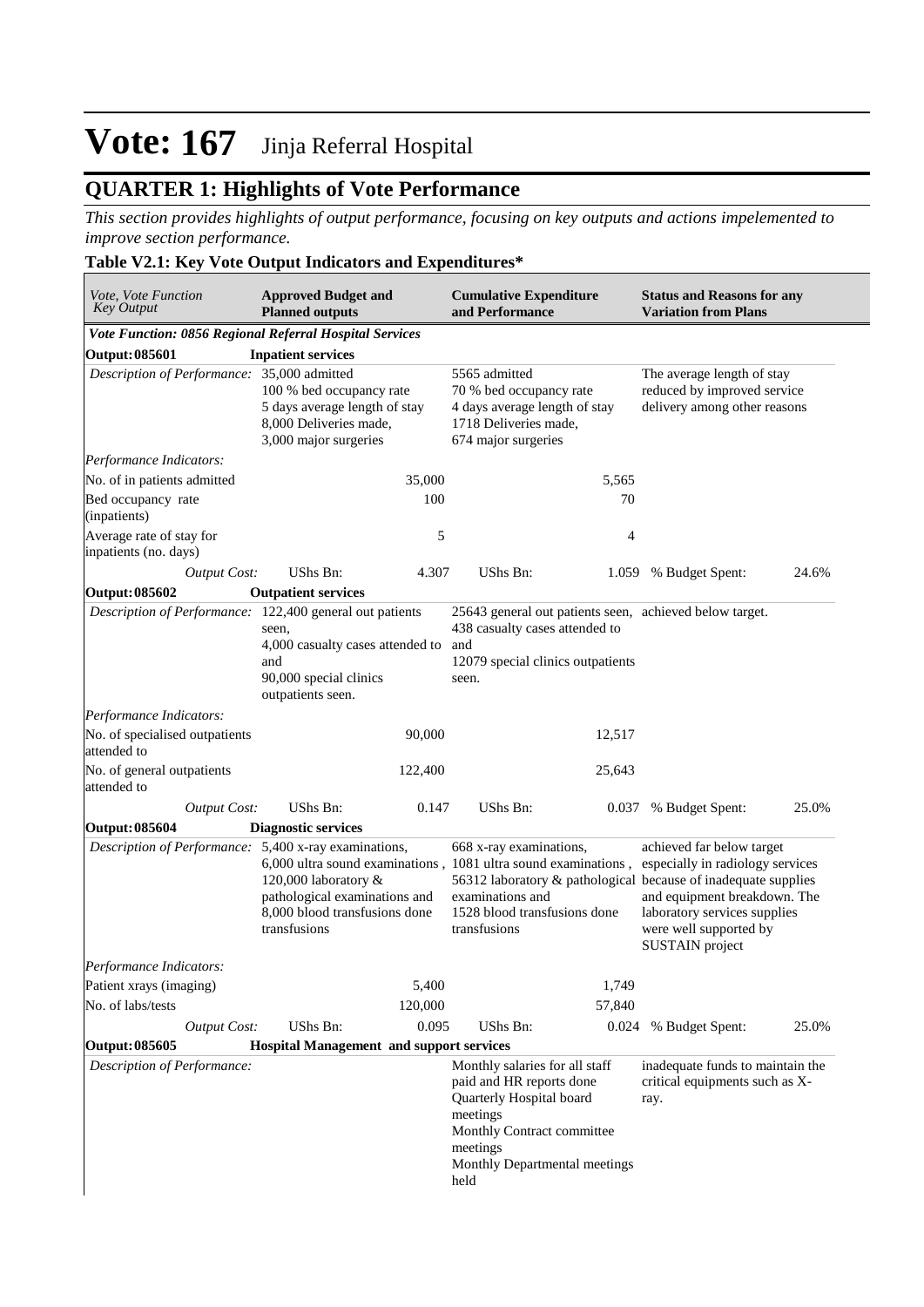## **QUARTER 1: Highlights of Vote Performance**

| <i>Vote, Vote Function</i><br><b>Key Output</b>                                | <b>Approved Budget and</b><br><b>Planned outputs</b>                                                                                                                                                                              | <b>Cumulative Expenditure</b><br>and Performance                                                                                                                                                                                                                                                                                                                                                                                                                                                                                                                                                    | <b>Status and Reasons for any</b><br><b>Variation from Plans</b>                                     |
|--------------------------------------------------------------------------------|-----------------------------------------------------------------------------------------------------------------------------------------------------------------------------------------------------------------------------------|-----------------------------------------------------------------------------------------------------------------------------------------------------------------------------------------------------------------------------------------------------------------------------------------------------------------------------------------------------------------------------------------------------------------------------------------------------------------------------------------------------------------------------------------------------------------------------------------------------|------------------------------------------------------------------------------------------------------|
|                                                                                |                                                                                                                                                                                                                                   | Monthly Top management<br>meetings held<br>Quarterly Hospital support<br>supervision undertaken<br>Quarterly work plans prepared<br>Quarterly progressive reports<br>submitted<br>Quarterly accounts and<br>procurement and disposal<br>reports prepared<br>Vehicles serviced and repaired<br>Patient referrals out effected<br>assisted<br>Patients fed<br>Equipment maintained<br>Quarterly report on water<br>consumed in cubic meters<br>Quarterly report on Electricity<br>consumed in KWH<br>Daily linen cleaned<br>Daily compounds & buildings<br>cleaned<br>Daily security services ensured |                                                                                                      |
| Output Cost:                                                                   | UShs Bn:<br>0.263                                                                                                                                                                                                                 | UShs Bn:<br>0.064                                                                                                                                                                                                                                                                                                                                                                                                                                                                                                                                                                                   | % Budget Spent:<br>24.3%                                                                             |
| <b>Output: 085606</b>                                                          | <b>Prevention and rehabilitation services</b>                                                                                                                                                                                     |                                                                                                                                                                                                                                                                                                                                                                                                                                                                                                                                                                                                     |                                                                                                      |
| Description of Performance: 14,400 static immunizations,                       | and 600 outreach<br>immunisations. 8,000 family<br>planning contacts, 15,200<br>antenatal attendances<br>6,000 prevention of mother to<br>child transmission of HIV 8,000 2548 physiotherapy cases<br>physiotherapy cases handled | 2664 static immunizations,<br>0 outreach immunizations.<br>740 family planning contacts,<br>3347 antenatal attendances<br>1226 prevention of mother to<br>child transmission of HIV<br>handled                                                                                                                                                                                                                                                                                                                                                                                                      | Performed below target because<br>department is under renovation<br>so clients opt to go to clinics  |
| Performance Indicators:                                                        |                                                                                                                                                                                                                                   |                                                                                                                                                                                                                                                                                                                                                                                                                                                                                                                                                                                                     |                                                                                                      |
| No. of people receiving<br>family planning services<br>No. of people immunised | 8,000<br>14,400                                                                                                                                                                                                                   | 740<br>2,664                                                                                                                                                                                                                                                                                                                                                                                                                                                                                                                                                                                        |                                                                                                      |
| No. of antenatal cases                                                         | 15,200                                                                                                                                                                                                                            | 4,573                                                                                                                                                                                                                                                                                                                                                                                                                                                                                                                                                                                               |                                                                                                      |
| <b>Output Cost:</b>                                                            | UShs Bn:<br>0.027                                                                                                                                                                                                                 | <b>UShs Bn:</b>                                                                                                                                                                                                                                                                                                                                                                                                                                                                                                                                                                                     | 25.0%<br>0.007 % Budget Spent:                                                                       |
| Output: 085677                                                                 | <b>Purchase of Specialised Machinery &amp; Equipment</b>                                                                                                                                                                          |                                                                                                                                                                                                                                                                                                                                                                                                                                                                                                                                                                                                     |                                                                                                      |
| Description of Performance:                                                    |                                                                                                                                                                                                                                   | The Purchase of medical<br>equipments for the Private wing<br>and general Hospital were<br>delivered                                                                                                                                                                                                                                                                                                                                                                                                                                                                                                | The equipments were delivered<br>to the hospital and NACME<br>verified and satisfied with<br>quality |
| <b>Output Cost:</b>                                                            | UShs Bn:<br>0.043                                                                                                                                                                                                                 | UShs Bn:                                                                                                                                                                                                                                                                                                                                                                                                                                                                                                                                                                                            | 0.013 % Budget Spent:<br>30.0%                                                                       |
| Output: 085680                                                                 | <b>Hospital Construction/rehabilitation</b>                                                                                                                                                                                       |                                                                                                                                                                                                                                                                                                                                                                                                                                                                                                                                                                                                     |                                                                                                      |
| Description of Performance: Renovation of a building to                        | house hospital medical records<br>undertaken (HMIS)                                                                                                                                                                               | Consultancy services and<br>procurement procedures for<br>renovation of the building to<br>house medical records is being<br>conducted                                                                                                                                                                                                                                                                                                                                                                                                                                                              | -consultancy services and<br>procurement procedures for the<br>renovation is being conducted         |
| Performance Indicators:                                                        |                                                                                                                                                                                                                                   |                                                                                                                                                                                                                                                                                                                                                                                                                                                                                                                                                                                                     |                                                                                                      |
| No.                                                                            |                                                                                                                                                                                                                                   | $\boldsymbol{0}$<br>$\boldsymbol{0}$                                                                                                                                                                                                                                                                                                                                                                                                                                                                                                                                                                |                                                                                                      |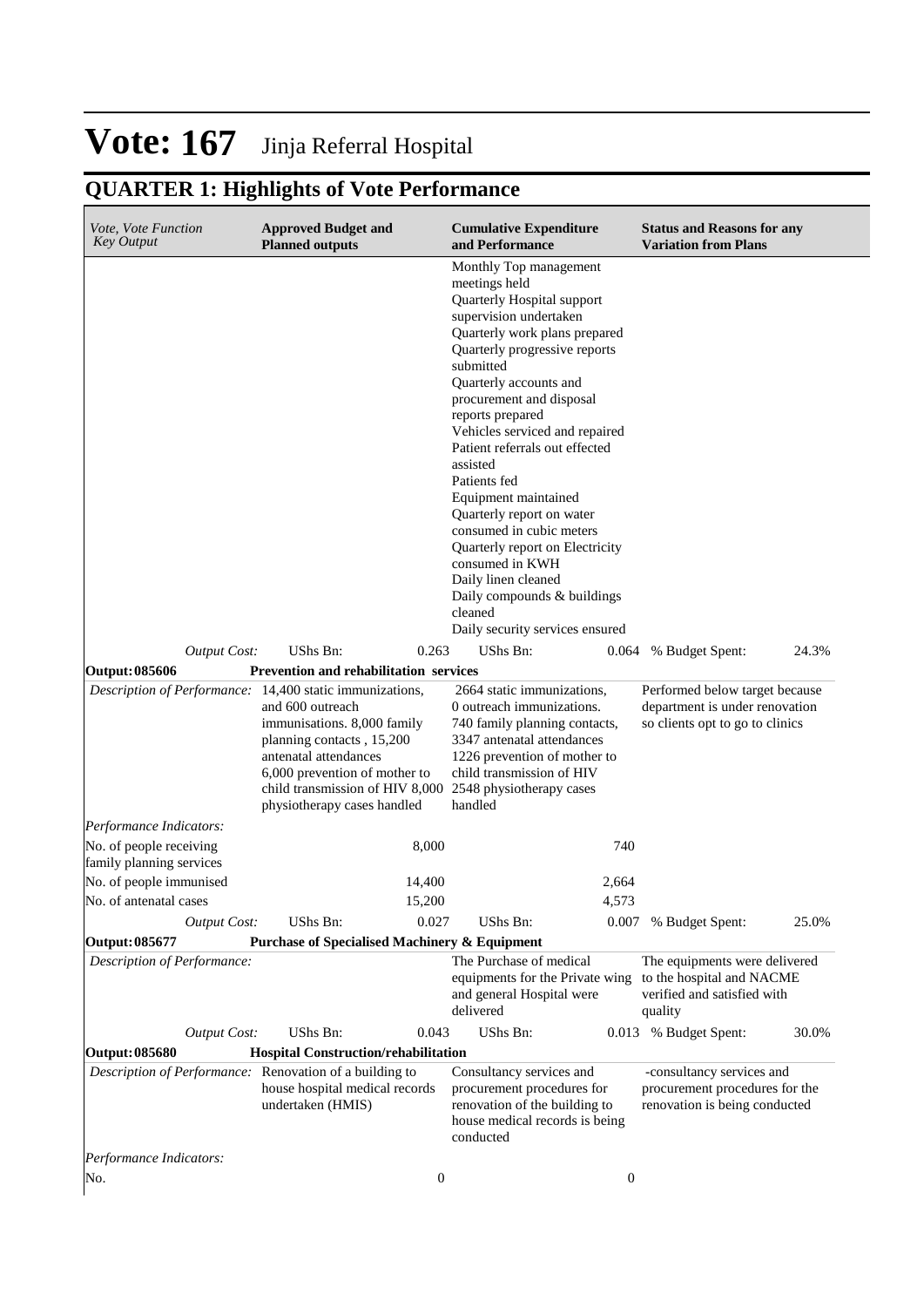## **QUARTER 1: Highlights of Vote Performance**

| <i>Vote, Vote Function</i><br><b>Key Output</b>                                | <b>Approved Budget and</b><br><b>Planned outputs</b> |                                  | <b>Cumulative Expenditure</b><br>and Performance                                                                                                     |                  | <b>Status and Reasons for any</b><br><b>Variation from Plans</b>                                                                                          |                |
|--------------------------------------------------------------------------------|------------------------------------------------------|----------------------------------|------------------------------------------------------------------------------------------------------------------------------------------------------|------------------|-----------------------------------------------------------------------------------------------------------------------------------------------------------|----------------|
| reconstructed/rehabilitated<br>general wards                                   |                                                      |                                  |                                                                                                                                                      |                  |                                                                                                                                                           |                |
| No. of hospitals benefiting<br>from the rennovation of<br>existing facilities. |                                                      | 1                                |                                                                                                                                                      | 1                |                                                                                                                                                           |                |
| <b>Output Cost:</b>                                                            | UShs Bn:                                             | 0.040                            | UShs Bn:                                                                                                                                             |                  | 0.012 % Budget Spent:                                                                                                                                     | 30.0%          |
| <b>Output: 085681</b>                                                          | <b>Staff houses construction and rehabilitation</b>  |                                  |                                                                                                                                                      |                  |                                                                                                                                                           |                |
| Description of Performance: Completion of renovation of                        | interns residence.                                   |                                  | Interns residence renovation<br>continued and work completed.<br>Interns are occupying it and its<br>now on defects liability period                 |                  | - No major variations. The<br>building is under defects<br>liability period                                                                               |                |
| Performance Indicators:                                                        |                                                      |                                  |                                                                                                                                                      |                  |                                                                                                                                                           |                |
| No. of staff houses<br>constructed/rehabilitated                               |                                                      | 1                                |                                                                                                                                                      | 1                |                                                                                                                                                           |                |
| <b>Output Cost:</b>                                                            | UShs Bn:                                             | 0.173                            | UShs Bn:                                                                                                                                             |                  | 0.052 % Budget Spent:                                                                                                                                     | 30.0%          |
| <b>Output: 085682</b>                                                          | Maternity ward construction and rehabilitation       |                                  |                                                                                                                                                      |                  |                                                                                                                                                           |                |
| Description of Performance: Completion of renovation of                        | Maternity ward                                       |                                  | Maternity ward Renovation is<br>continuing and first half was<br>handed over to the hospital for<br>use. The second phase is at 80%<br>to complete   |                  | Part of the building was handed<br>over to hospital for use and the<br>other half is at 80% completion<br>however the variations are not<br>yet addressed |                |
| Performance Indicators:                                                        |                                                      |                                  |                                                                                                                                                      |                  |                                                                                                                                                           |                |
| No. of maternity wards<br>rehabilitated                                        |                                                      | 1                                |                                                                                                                                                      | 1                |                                                                                                                                                           |                |
| No. of maternity wards<br>constructed                                          |                                                      | $\overline{0}$                   |                                                                                                                                                      | $\boldsymbol{0}$ |                                                                                                                                                           |                |
| <b>Output Cost:</b>                                                            | UShs Bn:                                             | 0.314                            | UShs Bn:                                                                                                                                             |                  | 0.094 % Budget Spent:                                                                                                                                     | 30.0%          |
| Output: 085683                                                                 | OPD and other ward construction and rehabilitation   |                                  |                                                                                                                                                      |                  |                                                                                                                                                           |                |
| Description of Performance: Completion of renovation of                        | childrens ward                                       |                                  | Children's ward Renovation is<br>continuing and first half was<br>handed over to the hospital for<br>use. The second phase is at 80%<br>to complete. |                  | Part of the building was handed<br>over to hospital for use and the<br>other half is at 80% completion.<br>However variations are not yet<br>addressed    |                |
| Performance Indicators:                                                        |                                                      |                                  |                                                                                                                                                      |                  |                                                                                                                                                           |                |
| No. of other wards<br>rehabilitated                                            |                                                      | 1                                |                                                                                                                                                      | 1                |                                                                                                                                                           |                |
| No. of other wards<br>constructed                                              |                                                      | $\boldsymbol{0}$                 |                                                                                                                                                      | $\boldsymbol{0}$ |                                                                                                                                                           |                |
| No. of OPD wards<br>rehabilitated                                              |                                                      | 0                                |                                                                                                                                                      | $\boldsymbol{0}$ |                                                                                                                                                           |                |
| No. of OPD wards<br>constructed                                                |                                                      | $\boldsymbol{0}$                 |                                                                                                                                                      | $\boldsymbol{0}$ |                                                                                                                                                           |                |
| <b>Output Cost:</b>                                                            | UShs Bn:                                             | 0.430                            | UShs Bn:                                                                                                                                             | 0.079            | % Budget Spent:                                                                                                                                           | 18.4%          |
| <b>Vote Function Cost</b><br><b>Cost of Vote Services:</b>                     | <b>UShs Bn:</b><br>UShs Bn:                          | 5.864 UShs Bn:<br>5.864 UShs Bn: |                                                                                                                                                      | 1.448<br>1.448   | % Budget Spent:<br>% Budget Spent:                                                                                                                        | 24.7%<br>24.7% |

*\* Excluding Taxes and Arrears*

Under capital development the renovations for Paediatric ward and Maternity have variations that will require more funding. By third quarter the planned works will have been completed however we request the release of funds for all works that will have been completed by first month of the 3rd quarter.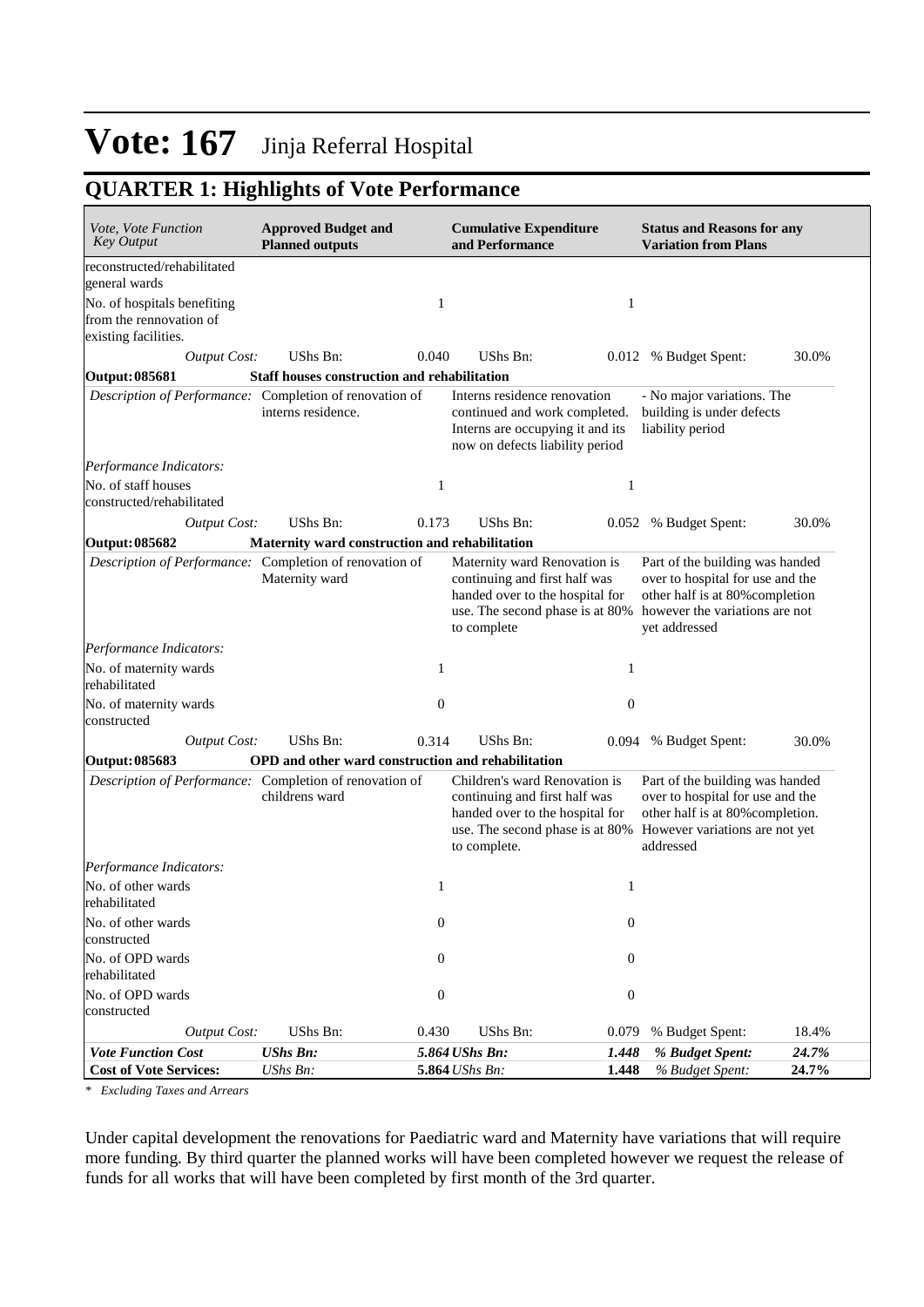## **QUARTER 1: Highlights of Vote Performance**

Under Medicines and Health supplies; the delivery of tracers for drugs, sundries, equipments, linen, infection control supplies and medical stationary is still a challenge. Allocation of more funds for such items would bridge the gaps.

For support services more staff needed in the accounting and records section of the hospital. For the technical services more medical officers and specialists are needed.

| $\sim$ which is the completent value of the value of $\sim$ . The contract of $\sim$          |                                                                    |                                                         |
|-----------------------------------------------------------------------------------------------|--------------------------------------------------------------------|---------------------------------------------------------|
| <b>Planned Actions:</b>                                                                       | <b>Actual Actions:</b>                                             | <b>Reasons for Variation</b>                            |
| Vote: 167 Jinja Referral Hospital                                                             |                                                                    |                                                         |
| Vote Function: 08 56 Regional Referral Hospital Services                                      |                                                                    |                                                         |
| renovate residence for the senior<br>consultants on call.                                     | work not done                                                      | lack of funding for the need                            |
| Vote: 167 Jinja Referral Hospital                                                             |                                                                    |                                                         |
| Vote Function: 08 56 Regional Referral Hospital Services                                      |                                                                    |                                                         |
| Continue to declare vacant positions to<br>MOH and MOPS for filling                           | vacancies were declared and staff were<br>deployed to the hospital | still waiting for the existing gaps to be<br>fillled    |
| Vote: 167 Jinja Referral Hospital                                                             |                                                                    |                                                         |
| Vote Function: 08 56 Regional Referral Hospital Services                                      |                                                                    |                                                         |
| Request central workshop to come to Jinja No work was done<br>Hospital to maintain equipment. |                                                                    | still waiting for response from the central<br>workshop |

#### **Table V2.2: Implementing Actions to Improve Vote Performance**

## *V3: Details of Releases and Expenditure*

*This section provides a comprehensive summary of the outputs delivered by the Vote and further details of Vote expenditures by Vote Function and Expenditure Item.*

### **Table V3.1: GoU Releases and Expenditure by Output\***

| <b>Billion Uganda Shillings</b>                           | Approved      | <b>Released</b> | <b>Spent</b> | $%$ GoU       | $%$ GoU       | $%$ GoU      |
|-----------------------------------------------------------|---------------|-----------------|--------------|---------------|---------------|--------------|
|                                                           | <b>Budget</b> |                 |              | <b>Budget</b> | <b>Budget</b> | Releases     |
|                                                           |               |                 |              | Released      | Spent         | <i>Spent</i> |
| VF:0856 Regional Referral Hospital Services               | 5.57          | 1.39            | 1.39         | 25.0%         | $25.0\%$      | 100.0%       |
| Class: Outputs Provided                                   | 4.57          | 1.14            | 1.14         | $25.0\%$      | $25.0\%$      | $100.0\%$    |
| 085601 Inpatient services                                 | 4.02          | 1.00            | 1.00         | $25.0\%$      | $25.0\%$      | 100.0%       |
| 085602 Outpatient services                                | 0.15          | 0.04            | 0.04         | 25.0%         | 25.0%         | 100.0%       |
| 085604 Diagnostic services                                | 0.09          | 0.02            | 0.02         | $25.0\%$      | $25.0\%$      | $100.0\%$    |
| 085605 Hospital Management and support services           | 0.26          | 0.07            | 0.07         | 25.0%         | 25.0%         | 100.0%       |
| 085606 Prevention and rehabilitation services             | 0.03          | 0.01            | 0.01         | $25.0\%$      | 25.0%         | $100.0\%$    |
| 085607<br><b>Immunisation Services</b>                    | 0.03          | 0.01            | 0.01         | 25.0%         | 25.0%         | 100.0%       |
| Class: Capital Purchases                                  | 1.00          | 0.25            | 0.25         | $25.0\%$      | $25.0\%$      | $100.0\%$    |
| 085677 Purchase of Specialised Machinery & Equipment      | 0.04          | 0.01            | 0.01         | 30.0%         | 30.0%         | $100.0\%$    |
| 085680 Hospital Construction/rehabilitation               | 0.04          | 0.01            | 0.01         | 30.0%         | 30.0%         | $100.0\%$    |
| 085681 Staff houses construction and rehabilitation       | 0.17          | 0.05            | 0.05         | 30.0%         | 30.0%         | 100.0%       |
| 085682 Maternity ward construction and rehabilitation     | 0.31          | 0.09            | 0.09         | 30.0%         | 30.0%         | $100.0\%$    |
| 085683 OPD and other ward construction and rehabilitation | 0.43          | 0.08            | 0.08         | 18.4%         | 18.4%         | 100.0%       |
| <b>Total For Vote</b>                                     | 5.57          | 1.39            | 1.39         | 25.0%         | 25.0%         | 100.0%       |

*\* Excluding Taxes and Arrears*

### **Table V3.2: 2014/15 GoU Expenditure by Item**

| <b>Billion Uganda Shillings</b>       | Approved<br><b>Budget</b> | <b>Releases</b> | <b>Expend-</b><br>iture | % Budged<br><b>Released</b> | % Budget<br><b>Spent</b> | %Releases<br><b>Spent</b> |  |
|---------------------------------------|---------------------------|-----------------|-------------------------|-----------------------------|--------------------------|---------------------------|--|
| <b>Output Class: Outputs Provided</b> | 4.57                      | 1.14            | <b>A</b>                | 25.0%                       | 25.0%                    | 100.0%                    |  |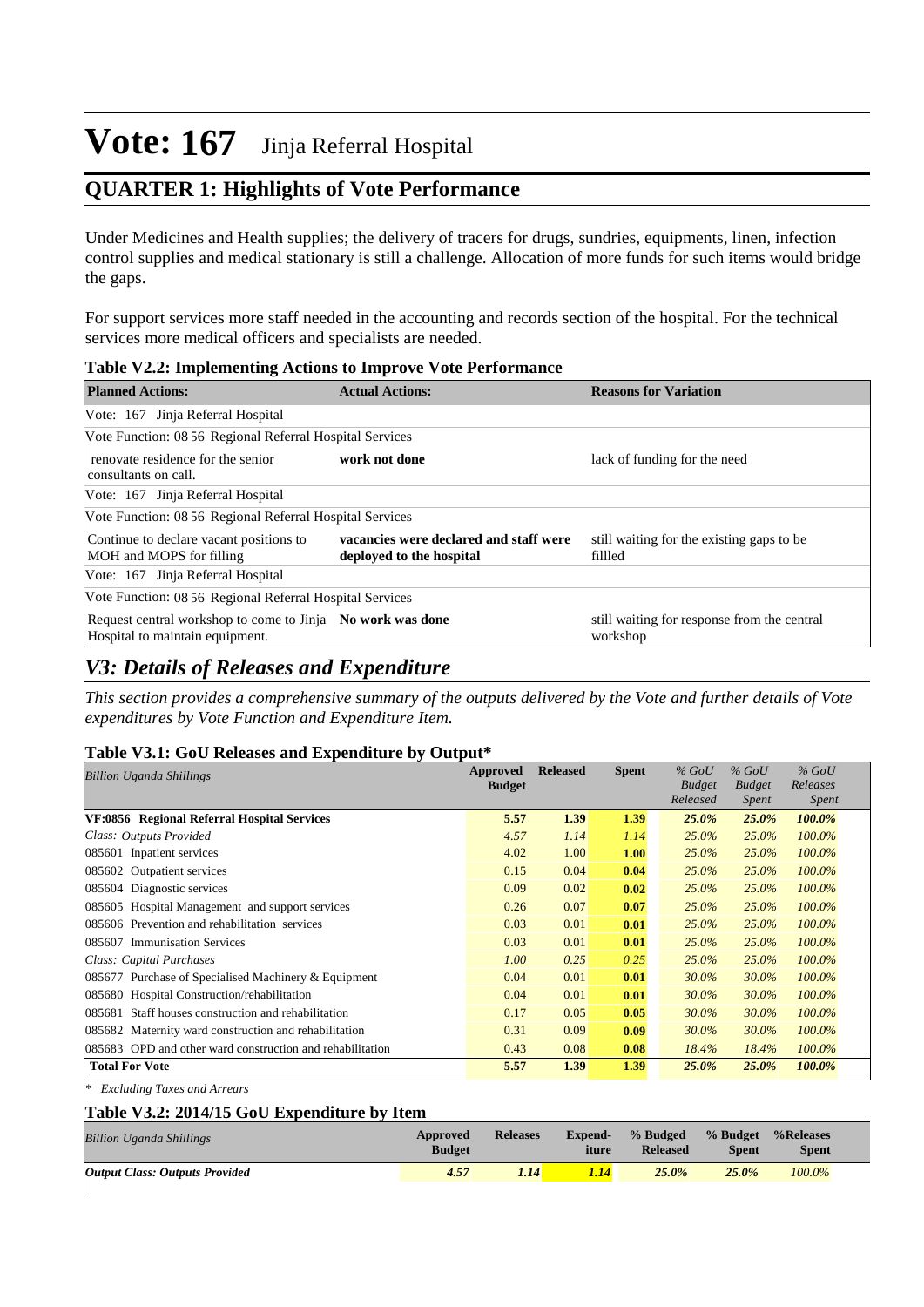## **QUARTER 1: Highlights of Vote Performance**

| <b>Billion Uganda Shillings</b>                          | <b>Approved</b><br><b>Budget</b> | <b>Releases</b> | <b>Expend-</b><br>iture | % Budged<br><b>Released</b> | % Budget<br><b>Spent</b> | %Releases<br>Spent |
|----------------------------------------------------------|----------------------------------|-----------------|-------------------------|-----------------------------|--------------------------|--------------------|
| 211101 General Staff Salaries                            | 3.62                             | 0.90            | 0.90                    | 25.0%                       | 25.0%                    | 100.0%             |
| 211103 Allowances                                        | 0.00                             | 0.00            | 0.00                    | 25.0%                       | 25.0%                    | 100.0%             |
| 213001 Medical expenses (To employees)                   | 0.00                             | 0.00            | 0.00                    | 25.0%                       | 25.0%                    | 100.0%             |
| 213002 Incapacity, death benefits and funeral expenses   | 0.00                             | 0.00            | 0.00                    | 25.0%                       | 25.0%                    | 100.0%             |
| 221001 Advertising and Public Relations                  | 0.00                             | 0.00            | 0.00                    | 25.0%                       | 25.0%                    | 100.0%             |
| 221002 Workshops and Seminars                            | 0.01                             | 0.00            | 0.00                    | 25.0%                       | 25.0%                    | 100.0%             |
| 221003 Staff Training                                    | 0.01                             | 0.00            | 0.00                    | 25.0%                       | 25.0%                    | 100.0%             |
| 221005 Hire of Venue (chairs, projector, etc)            | 0.00                             | 0.00            | 0.00                    | 25.0%                       | 25.0%                    | 100.0%             |
| 221007 Books, Periodicals & Newspapers                   | 0.01                             | 0.00            | 0.00                    | 25.0%                       | 25.0%                    | 100.0%             |
| 221008 Computer supplies and Information Technology (IT) | 0.00                             | 0.00            | 0.00                    | 25.0%                       | 25.0%                    | 100.0%             |
| 221009 Welfare and Entertainment                         | 0.00                             | 0.00            | 0.00                    | 25.0%                       | 25.0%                    | 100.0%             |
| 221010 Special Meals and Drinks                          | 0.04                             | 0.01            | 0.01                    | 25.0%                       | 25.0%                    | 100.0%             |
| 221011 Printing, Stationery, Photocopying and Binding    | 0.06                             | 0.01            | 0.01                    | 25.0%                       | 25.0%                    | 100.0%             |
| 221012 Small Office Equipment                            | 0.01                             | 0.00            | 0.00                    | 25.0%                       | 25.0%                    | 100.0%             |
| 221014 Bank Charges and other Bank related costs         | 0.00                             | 0.00            | 0.00                    | 25.0%                       | 25.0%                    | 100.0%             |
| 222001 Telecommunications                                | 0.02                             | 0.00            | 0.00                    | 25.0%                       | 25.0%                    | 100.0%             |
| 222002 Postage and Courier                               | 0.00                             | 0.00            | 0.00                    | 25.0%                       | 25.0%                    | 100.0%             |
| 222003 Information and communications technology (ICT)   | 0.01                             | 0.00            | 0.00                    | 25.0%                       | 25.0%                    | 100.0%             |
| 223004 Guard and Security services                       | 0.00                             | 0.00            | 0.00                    | 25.0%                       | 25.0%                    | 100.0%             |
| 223005 Electricity                                       | 0.16                             | 0.04            | 0.04                    | 25.0%                       | 25.0%                    | 100.0%             |
| 223006 Water                                             | 0.29                             | 0.07            | 0.07                    | 25.0%                       | 25.0%                    | 100.0%             |
| 223007 Other Utilities- (fuel, gas, firewood, charcoal)  | 0.04                             | 0.01            | 0.01                    | 25.0%                       | 25.0%                    | 100.0%             |
| 224004 Cleaning and Sanitation                           | 0.12                             | 0.03            | 0.03                    | 25.0%                       | 25.0%                    | 100.0%             |
| 224005 Uniforms, Beddings and Protective Gear            | 0.01                             | 0.00            | 0.00                    | 25.0%                       | 25.0%                    | 100.0%             |
| 227001 Travel inland                                     | 0.05                             | 0.01            | 0.01                    | 25.0%                       | 25.0%                    | 100.0%             |
| 227003 Carriage, Haulage, Freight and transport hire     | 0.00                             | 0.00            | 0.00                    | 25.0%                       | 25.0%                    | 100.0%             |
| 227004 Fuel, Lubricants and Oils                         | 0.07                             | 0.02            | 0.02                    | 25.0%                       | 25.0%                    | 100.0%             |
| 228001 Maintenance - Civil                               | 0.01                             | 0.00            | 0.00                    | 25.0%                       | 25.0%                    | 100.0%             |
| 228002 Maintenance - Vehicles                            | 0.02                             | 0.01            | 0.01                    | 25.0%                       | 25.0%                    | 100.0%             |
| 228003 Maintenance – Machinery, Equipment & Furniture    | 0.02                             | 0.00            | 0.00                    | 25.0%                       | 25.0%                    | 100.0%             |
| 228004 Maintenance – Other                               | 0.00                             | 0.00            | 0.00                    | 25.0%                       | 25.0%                    | 100.0%             |
| <b>Output Class: Capital Purchases</b>                   | 1.00                             | 0.25            | 0.25                    | 25.0%                       | 25.0%                    | 100.0%             |
| 231001 Non Residential buildings (Depreciation)          | 0.78                             | 0.19            | 0.19                    | 23.6%                       | 23.6%                    | 100.0%             |
| 231002 Residential buildings (Depreciation)              | 0.17                             | 0.05            | 0.05                    | 30.0%                       | 30.0%                    | 100.0%             |
| 231005 Machinery and equipment                           | 0.04                             | 0.01            | 0.01                    | 30.0%                       | 30.0%                    | 100.0%             |
| <b>Output Class: Arrears</b>                             | 0.44                             | 0.11            | 0.11                    | 25.0%                       | 25.0%                    | 100.0%             |
| 321612 Water arrears (Budgeting)                         | 0.44                             | 0.11            | 0.11                    | 25.0%                       | 25.0%                    | 100.0%             |
| <b>Grand Total:</b>                                      | 6.02                             | 1.50            | <b>1.50</b>             | 25.0%                       | 25.0%                    | 100.0%             |
| <b>Total Excluding Taxes and Arrears:</b>                | 5.57                             | 1.39            | 1.39                    | 25.0%                       | 25.0%                    | 100.0%             |

## **Table V3.3: GoU Releases and Expenditure by Project and Programme\***

|      | <b>Billion Uganda Shillings</b>             | Approved      | <b>Released</b> | <b>Spent</b> | $%$ GoU       | $%$ GoU       | $%$ GoU      |
|------|---------------------------------------------|---------------|-----------------|--------------|---------------|---------------|--------------|
|      |                                             | <b>Budget</b> |                 |              | <b>Budget</b> | <b>Budget</b> | Releases     |
|      |                                             |               |                 |              | Released      | <i>Spent</i>  | <i>Spent</i> |
|      | VF:0856 Regional Referral Hospital Services | 5.57          | 1.39            | 1.39         | $25.0\%$      | 25.0%         | 100.0%       |
|      | <b>Recurrent Programmes</b>                 |               |                 |              |               |               |              |
| 01   | Jinja Referral Hospital Services            | 4.56          | 1.14            | 1.14         | $25.0\%$      | $25.0\%$      | $100.0\%$    |
| 02   | Jinja Referral Hospital Internal Audit      | 0.02          | 0.00            | 0.00         | 15.3%         | 15.3%         | 100.0%       |
| 03   | Jinja Regional Maintenance                  | 0.00          | 0.00            | 0.00         | N/A           | N/A           | N/A          |
|      | Development Projects                        |               |                 |              |               |               |              |
| 1004 | Jinja Rehabilitation Referral Hospital      | 1.00          | 0.25            | 0.25         | $25.0\%$      | $25.0\%$      | 100.0%       |
|      |                                             |               |                 |              |               |               |              |